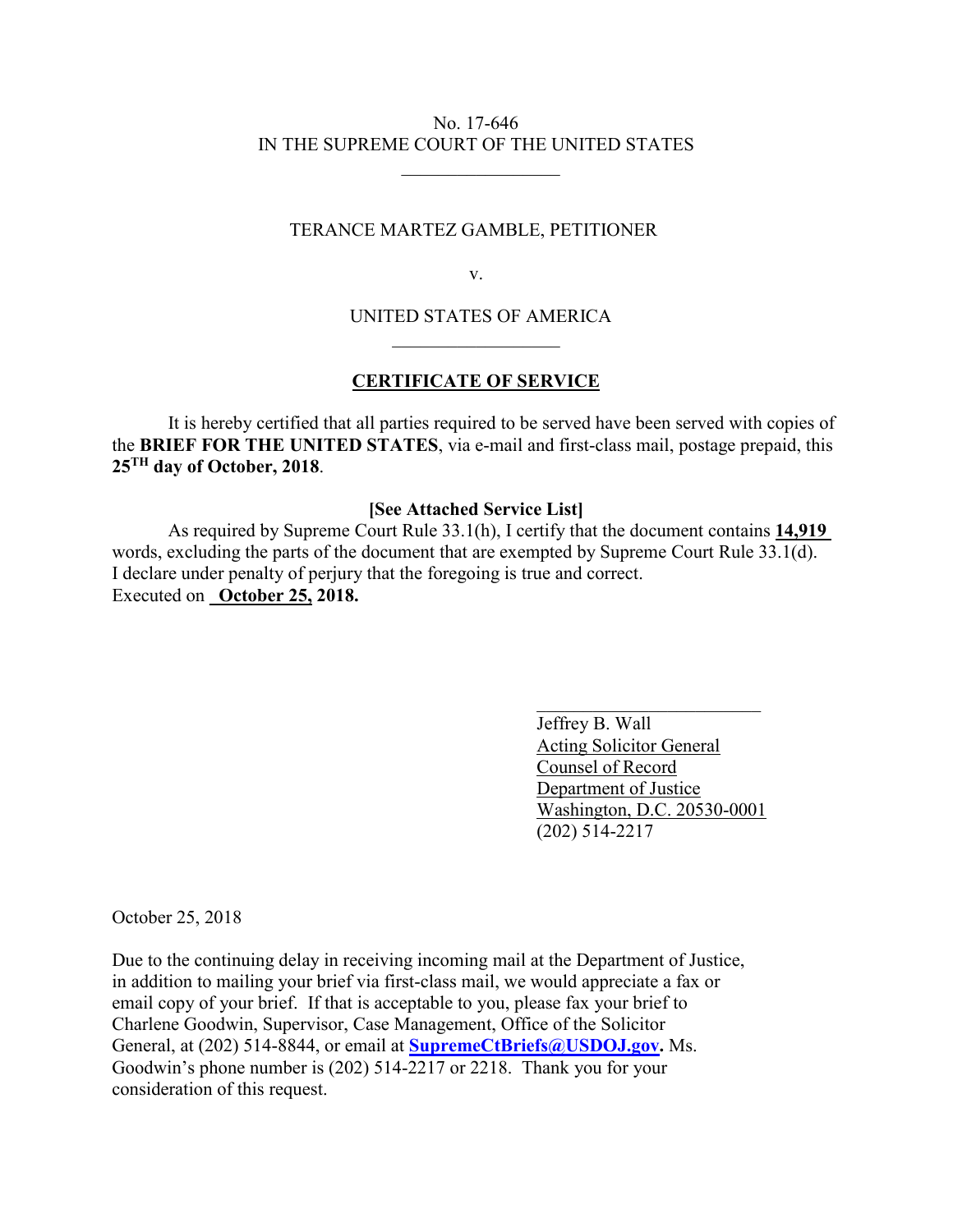17-0646 GAMBLE, TERANCE MARTEZ USA

> HOWARD W. ANDERSON III LAW OFFICE OF HOWARD W. ANDERSON III, LLC P.O. BOX 661 PENDLETON, SC 29670 864-643-5790 HOWARD@HWALAWFIRM.COM 864-332-9798(Fax)

STUART BANNER UCLA SCHOOL OF LAW 405 HILGARD AVENUE BOX 951476 LOS ANGELES, CA 90095-1476 310-206-8506 BANNER@LAW.UCLA.EDU

PEDER K. BATALDEN HORVITZ & LEVY 3601 W. OLIVE AVE. 8TH FLOOR BURBANK, CA 91505 818-995-0800 PBATALDEN@HORVITZLEVY.COM

LOUIS A. CHAITEN JONES DAY 901 LAKESIDE AVE. CLEVELAND, OH 44114 216-586-3939 LACHAITEN@JONESDAY.COM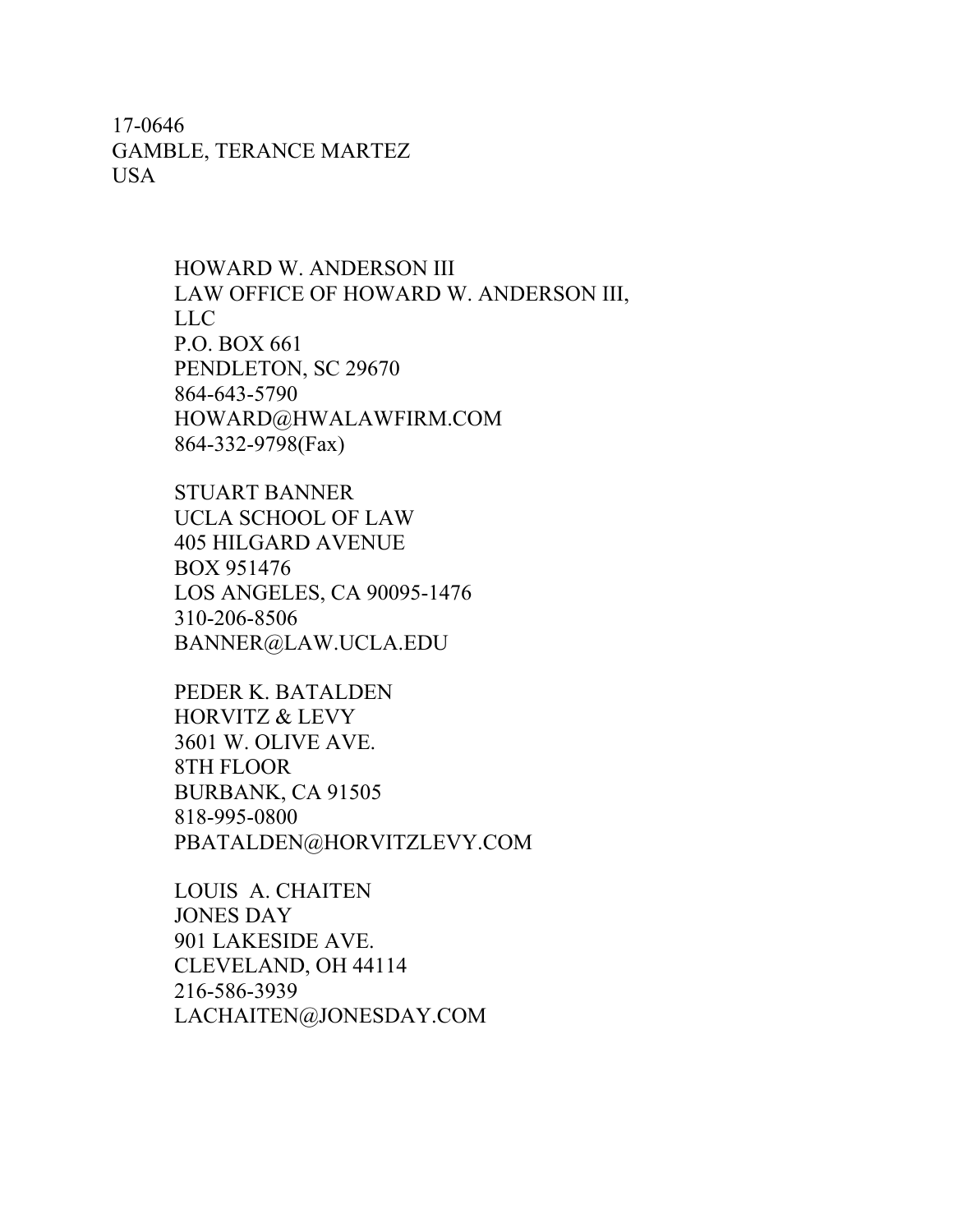PAUL D. CLEMENT KIRKLAND & ELLIS LLP 655 FIFTEENTH STREET, NW WASHINGTON, DC 20005 202-879-5000 PAUL.CLEMENT@KIRKLAND.COM

SPENCER D. DRISCOLL SIDLEY AUSTIN LLP 1501 K STREET, NW WASHINGTON, DC 20005 202-736-8389 SDRISCOLL@SIDLEY.COM

BARRE C. DUMAS 126 GOVERNMENT STREET MOBILE , AL 36602

BRIANNE J. GOROD CONSTITUTIONAL ACCOUNTABILITY CENTER 1200 18TH STREET, NW SUITE 501 WASHINGTON, DC 20036 202-296-6889 BRIANNE@THEUSCONSTITUTION.ORG

ADAM HARRIS KURLAND HOWARD UNIVERSITY SCHOOL OF LAW 2900 VAN NESS ST., NW WASHINGTON, DC 20008 202-806-8063 AKURLAND@LAW.HOWARD.EDU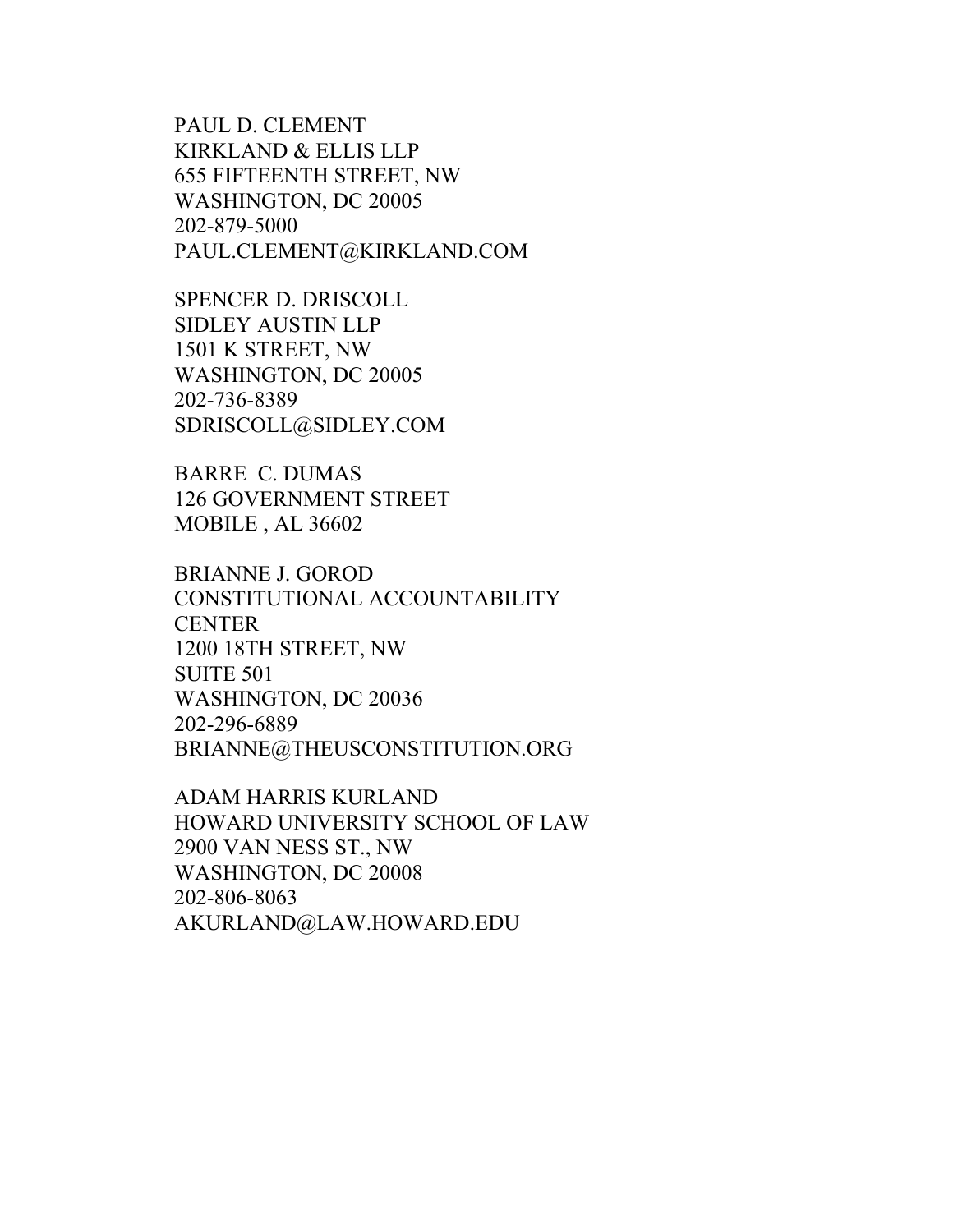JONATHAN L. MARCUS SKADDEN,ARPS,SLATE,MEAGHER & FLOM LLP 1440 NEW YORK AVENUE, NW WASHINGTON, DC 20005-2111 202-371-7596 JONATHAN.MARCUS@SKADDEN.COM

DOUGLAS R. MCKUSICK THE RUTHERFORD INSTITUTE INTERNATIONAL HEADQUARTERS P.O. BOX 7482 CHARLOTTESVILLE, VA 22906-7482 434-978-3888 DOUGLASM@RUTHERFORD.ORG 434-978-1789(Fax)

MARY KATHRYN NAGLE PIPESTEM LAW, P.C. 1333 NEW HAMPSHIRE AVE., NW WASHINGTON, DC 20036 202-407-0591 MKNAGLE@PIPESTEMLAW.COM

ASHWIN P. PHATAK CONSTITUTIONAL ACCOUNTABILITY **CENTER** 1200 18TH STREET NW SUITE 501 WASHINGTON, DC 20036 202-296-6889 ASHWIN@THEUSCONSTITUTION.ORG

AMANDA K. RICE JONES DAY 150 W. JEFFERSON AVENUE SUITE 2100 DETROIT, MI 48103